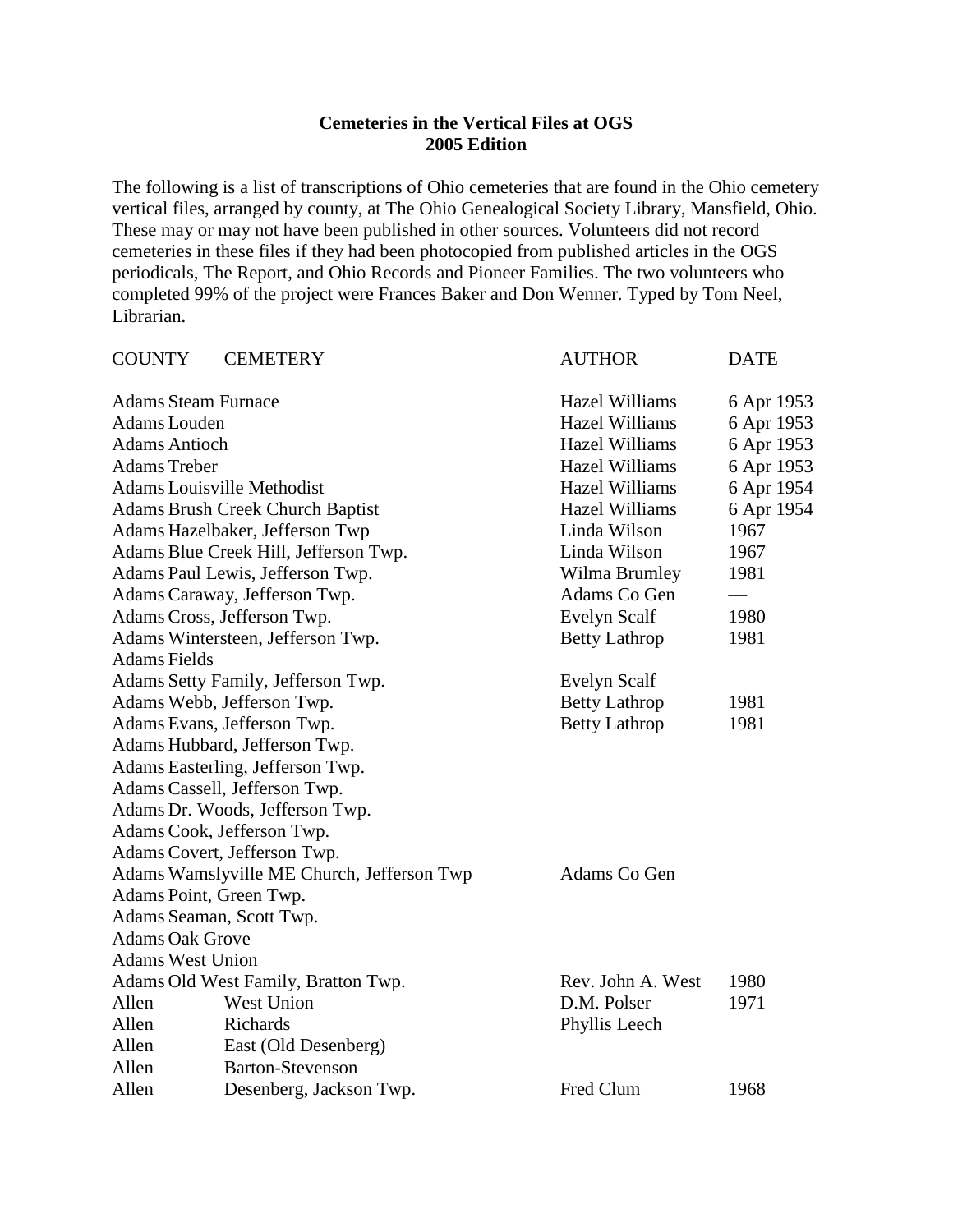| Allen                     | Fisher, Jackson Twp.                           | Fred Clum                  | 1968 |
|---------------------------|------------------------------------------------|----------------------------|------|
| Allen                     | Westpoint, Jackson Twp.                        | Fred Clum                  | 1968 |
| Allen                     | Smith, Auglaize Twp.                           | R. Willson                 |      |
| Allen                     | Liberty Chapel, Jackson Twp.                   | Fred Clum                  | 1968 |
| Allen                     | Lafayette, Jackson Twp.                        | Fred Clum                  |      |
| Allen                     | Bethlehem, Jackson Twp.                        | Fred Clum                  |      |
| Allen                     | Hartshorn, Marion Twp.                         |                            |      |
| Allen                     | Domer, Amanda Twp.                             |                            |      |
| Ashtabula                 | First Congregational Church, Andover           |                            |      |
| Ashtabula                 | Maple Grove, Andover                           |                            |      |
| Ashtabula                 | Unnamed, Harpersfield Twp.                     | Charles H. Kohli           | 1999 |
| Ashtabula                 | Loomis, Windsor Twp.                           | Raymond W. Fry             |      |
| Ashtabula                 | Goold, Windsor Twp.                            | Raymond W. Fry             |      |
| Ashtabula                 | Pioneer, Orwell                                | Richard E. Fry 1962        |      |
| Ashtabula                 | Pioneer, Windsor Twp.                          | Raymond W. Fry             | 1982 |
| Ashland                   | Pioneer/Old Sixteen, Lake Twp.                 | Rita Kopp                  | 1987 |
| Ashland                   | Synagogue, Vermillion Twp.                     | <b>Tom Neel</b>            | 1998 |
|                           | Athens Unnamed, Cannonsville                   | Mrs WD Johnston            | 1969 |
| Athens Mudsock, Amesville |                                                | Mrs KL Newman              | 1975 |
|                           | Athens Guysville, Rome Twp.                    | Nancy E. Aiken             |      |
| Auglaize                  | Kaeck, Pusheta Twp.                            | Mrs DJ Adams               | 1982 |
| Auglaize                  | Rupert aka Catholic aka St Peter, Pusheta Twp. |                            | 1993 |
| Auglaize                  | Unnamed, Pusheta Twp.                          |                            |      |
| Auglaize                  | Fairmont, Union Twp.                           |                            |      |
| Auglaize                  | St. Marks Lutheran, Clay Twp                   |                            | 1927 |
| Auglaize                  | Scott, Pusheta Twp - see Shelby Co             | Lillian Taylor             | 1985 |
| Belmont                   | Old Ireland                                    |                            | 1984 |
| Belmont                   | Old Dutch                                      | Clifford T. Wig            | 1975 |
| <b>Belmont</b>            | Danford, near Armstrong Mills                  | Mrs ZP Boose               | 1999 |
| <b>Belmont</b>            | Egypt, Kirkwood Twp.                           | Mary Jane Henney           | 1986 |
| <b>Belmont</b>            | Taggart's Pres. Ch, Wheeling Twp               | Mary Jane Henney           | 1986 |
| <b>Belmont</b>            | Ebenezer, Goshen Twp.                          | John M. McKinley           | 1990 |
| Belmont                   | Plainfield, Richland Twp.                      | John M. McKinley           | 1990 |
| <b>Belmont</b>            | McGaughy, Smith Twp.                           | John M. McKinley           | 1990 |
| Belmont                   | Scotch Ridge, Pease Twp.                       |                            |      |
| <b>Belmont</b>            | St. Clairsville Old                            |                            |      |
| <b>Belmont</b>            | Pipe Creek, Mead Twp.                          |                            |      |
| <b>Belmont</b>            | School Lot                                     |                            | 1978 |
| <b>Belmont</b>            | Sterling - Koste                               |                            | 1978 |
|                           | Brown Brookover, near Aberdeen                 | Edna E Brookover           | 1980 |
|                           | Brown McCall, near Sardinia                    |                            |      |
| <b>Butler</b>             | Hatchin-Brelsfoard, Wayne Twp                  | Marilyn J. Edwards         |      |
| <b>Butler</b>             | Withrow                                        | Susan Pottenger White 1978 |      |
| <b>Butler</b>             | Bone-Harris-Lintner, Milford Twp.              | K.M. Weiss                 | 1982 |
| <b>Butler</b>             | Phares-Chapel, Wayne Twp.                      | Susan P. White             | 1987 |
| <b>Butler</b>             | Venice                                         | Kathleen Fowler            | 1971 |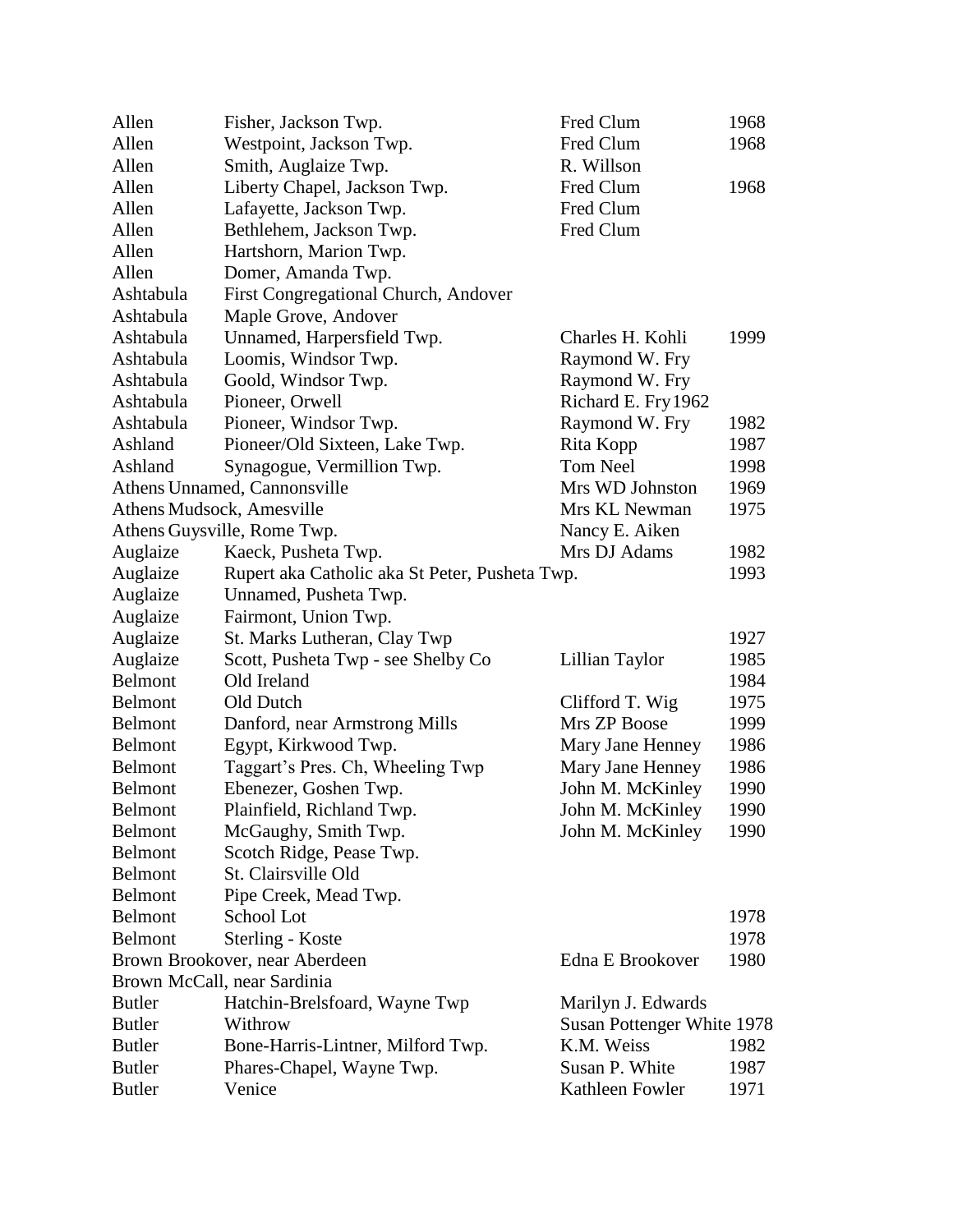| <b>Butler</b>                      | Oxford                                  | <b>History Butler Co</b>             |      |
|------------------------------------|-----------------------------------------|--------------------------------------|------|
| <b>Butler</b>                      | Township Chapel, Wayne Twp.             | Susan P. White                       |      |
| <b>Butler</b>                      | Colton Run Road, Wayne Twp.             | Gene Ann Cordes                      | 1974 |
| Carroll Oler, Perry Twp.           |                                         | Sara Finicum                         | 1982 |
|                                    | Carroll Belknap, Orange Twp.            | Sara Finicum                         | 1982 |
| Carroll Green Hill, Lee Twp.       |                                         | Dr/Mrs Geo Rankin                    | 1983 |
| Carroll Dennis, Fox Twp.           |                                         | Mabel Spindler                       | 1972 |
|                                    | Carroll Mt Zion ME Church, Augusta Twp. |                                      | 1963 |
| <b>Carroll Westview</b>            |                                         |                                      |      |
| <b>Carroll Carroll County Home</b> |                                         | John Platt                           |      |
|                                    | Carroll Family, Augusta Twp.            | Taylor C. Woodward 1964              |      |
| Champaign                          | Brittin, Goshen Twp.                    | James Mahoy/Bill Saxbe 1986          |      |
| Champaign                          | Smith, Christiansburg                   |                                      | 1974 |
| Champaign                          | Unnamed, two graves                     |                                      | 1991 |
| Champaign                          | Concord                                 |                                      | 1990 |
| Champaign                          | Leatherwood, Brown Twp.                 |                                      | 1994 |
| Champaign                          | Quaker, Rush Twp                        | Barry First/Linda Ellis 1997         |      |
| Champaign                          | Quaker, Rush Twp                        | Mrs Edgar Lutz/Mrs Carl Pooler 1959  |      |
| Clark                              | Abandoned, S. Charleston                | Margaret Grossenbach 1977            |      |
| Clark                              | Raphael, Springfield Twp.               | <b>Anne Snodgrass</b>                | 1976 |
| Clark                              | Knob Prairie, Mad River Twp             | Julie M. Overton                     | 1973 |
| Clark                              | Vernon, Pleasant Twp                    | Mahlon Neer/Alice Tavanner 1970      |      |
| Clark                              | Minnich, Bethel Twp                     | Ada E. Lewis                         | 1972 |
| Clark                              | Ferncliff, Springfield                  |                                      |      |
| Clermont                           | Old Family, Batavia Twp                 | <b>Beech Forest DAR</b>              | 1948 |
| Clermont                           | <b>Marriott Family</b>                  | Geneva Hartman                       | 1962 |
| Clermont                           | Old Robinson ME Ch, Stonelick Twp       | Mrs E Wm Monter                      | 1955 |
| Clermont                           | Olive Branch, Batavia Twp               | Mrs E Wm Monter                      |      |
| Clinton                            | New Burlington, Chester Twp             | Mae Christy                          |      |
| Clinton                            | Sharon Methodist, Wilmington            | Opal Jasper/Mary Jane Wadsworth 1973 |      |
| Clinton                            | Robert, Vernon Twp                      |                                      | 1975 |
| Clinton                            | <b>Richland Methodist</b>               | MJ Edgeworth                         | 1963 |
| Clinton                            | Garrison, Marion Twp                    | Joy G Cauffman                       | 1992 |
| Clinton                            | Yeazel, Clarksville                     |                                      | 2001 |
| Coshocton                          | Old Foste-McCullogh, Jackson Twp        | Debra Endsley 1979                   |      |
| Coshocton                          | Wiggins, Lafayette Twp.                 | <b>Robert E Madison</b>              | 1990 |
| Coshocton                          | Plainfield, Linton Twp.                 |                                      | 1967 |
| Coshocton                          | Unnamed, Linton Twp.                    |                                      | 1967 |
| Crawford                           | Roop, Liberty Twp                       | Carolyn Heydinger                    | 1988 |
| Crawford                           | Nature Preserve, Texas Twp              | Carolyn Heydinger                    | 1988 |
| Crawford                           | Kruse, Liberty Twp                      | Carolyn Heydinger                    | 1988 |
| Crawford                           | Shroll, Whetstone Twp.                  | Vicki Layman                         | 1977 |
| Cuyahoga                           | West, 77 & Rockside Rd                  | Dick Siche                           | 1973 |
| Cuyahoga                           | Unnamed                                 | Mrs Glover Oatman                    | 1969 |
| Cuyahoga                           | Russell Barrick Farm, nr Chagrin Falls  |                                      | 1940 |
| Cuyahoga                           | <b>Warrensville East</b>                | Mrs EH Sherman, Mrs WB Rawson 1927   |      |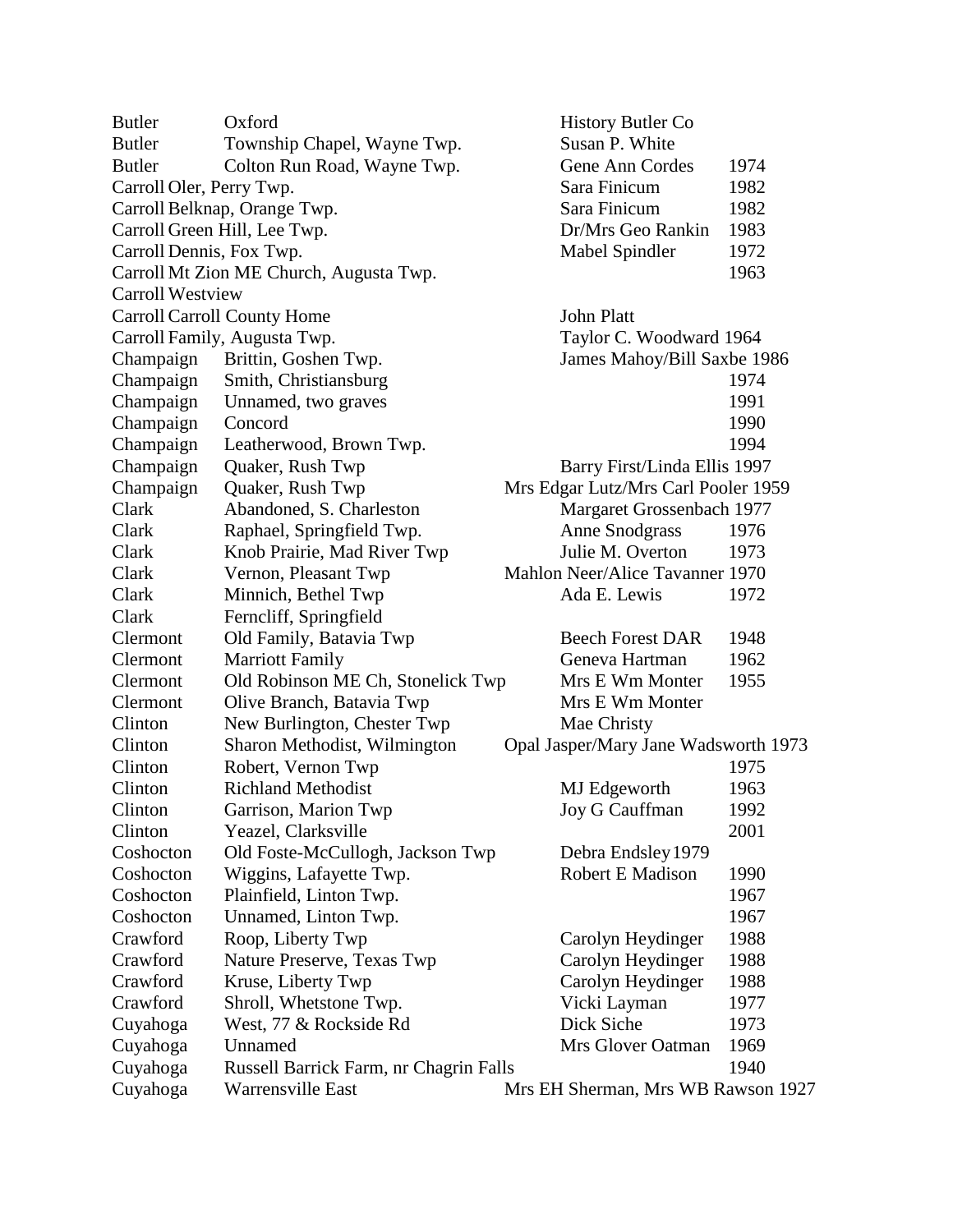| Cuyahoga           | Warrensville West                              |                              |      |
|--------------------|------------------------------------------------|------------------------------|------|
| Cuyahoga           | Rice, near Brecksville                         |                              | 1967 |
| Cuyahoga           | Original Parma, Pearl Road                     | Parma Hts Hist Soc           | 1963 |
| Cuyahoga           | Parma Public, Pleasant Valley                  |                              | 1992 |
| Cuyahoga           | Unnamed, on Broadview near Spring Rd           | <b>Richard Reese</b>         | 1971 |
| Cuyahoga           | Rice Cemetery #1, Barr Rd, west of Brecksville |                              |      |
| Cuyahoga           | Unnamed, Riverview Rd, east of Brecksville     |                              | 1962 |
| Cuyahoga           | Unnamed, nw of Chagrin Falls on SR 87          |                              | 1961 |
| Cuyahoga           | Unnamed, intersection SR 87 & Riverview        |                              | 1962 |
| Cuyahoga           | Old Chagrin Falls Cemetery                     |                              | 1961 |
| Cuyahoga           | Hermoga Cemetery, near Independence            |                              | 1962 |
| Darke              | Dearhoff, Monroe Twp                           | Ken & Billy Finton           | 1962 |
| Darke              | Teegarden Christian Church, Brown Twp          |                              | 1974 |
| Darke              | Strait, Jackson Twp                            | Nadine Smith                 | 1974 |
| Darke              | Old Teegarden, Brown Twp                       | Nadine Smith                 | 1974 |
| Darke              | Teegarden Christian, Brown Twp                 | Nadine Smith                 | 1974 |
| Darke              | Dearhoff, Monroe Twp                           | Anna Lou Arnett              | 1986 |
| Darke              | Union City at Union City OH                    | Anita Short                  | 1994 |
| Defiance           | Old St Stephen Catholic, SR 24                 | Edna Scantlen                |      |
| Defiance           | Kent, Farmer Twp                               | Lolita Guthrie               | 1992 |
| Defiance           |                                                |                              |      |
|                    | Zion Lutheran Church, Milford Twp              | Phyllis Osmun 1970           |      |
| Defiance           | Tamarack/Hard Corners, Milford Twp             | Phyllis Osmun 1970           |      |
| Defiance           | Old Cemetery, SR 24 between Defiance & Antwerp |                              | 1967 |
| Delaware           | Old Mill Creek, Scioto Twp                     | M/M Carl Main                |      |
| Delaware           | New Millcreek, Scioto Twp                      | M/M Carl Main                |      |
| Delaware           | <b>Bokes Creek Cemetery, Scioto Twp</b>        |                              |      |
| Delaware           | Newhouse Cemetery, Scioto Twp                  | M/M Carl Main                |      |
| Delaware           | FairView Cemetery, Scioto Twp                  | M/M Carl Main                |      |
| Delaware           | <b>Norton Cemetery</b>                         | Wilma Gillet                 |      |
| Delaware           | Malborough, Malborough Twp                     | Wilma Gillet                 |      |
| Delaware           | Stratford, south of Delaware                   | Grace Lavender               | 1961 |
| Delaware           | Oak Grove, Delaware                            | Iona King/Esther Powell 1971 |      |
| Erie               | Baum, Sect. 4, Perkins Twp.                    | J.T. Baum                    |      |
| Erie               | Sandusky, Sandusky OH                          | Stella Harris                | 1965 |
| Fairfield          | Hosher/Hoshor, Bloom Twp.                      | Marilyn Kovatch              | 1969 |
| Fairfield          | Unnamed, SR 37, Berne Twp                      |                              | 1962 |
| Fairfield          | Baltimore Methodist, Liberty Twp               | George Stillwell             | 1991 |
| Fayette Washington |                                                | <b>Caroline Shaper</b>       |      |
|                    | FayetteOld Uniontown Methodist                 |                              |      |
|                    | Fayette Salem-Loyd, Marion Twp                 | Geo. Robinson etal           | 1961 |
| Franklin           | Tussing, Madison Twp                           | Geo. F. Barcis               | 1902 |
| Franklin           | Primitive Baptist, Truro Twp.                  |                              |      |
| Franklin           | Powell, in Powell                              |                              |      |
|                    | Seceders, Truro Twp                            | <b>Loraine Raiser</b>        |      |
| Franklin           |                                                |                              |      |
| Franklin           | North ME Church, Columbus                      | (From 1909 list)             | 1962 |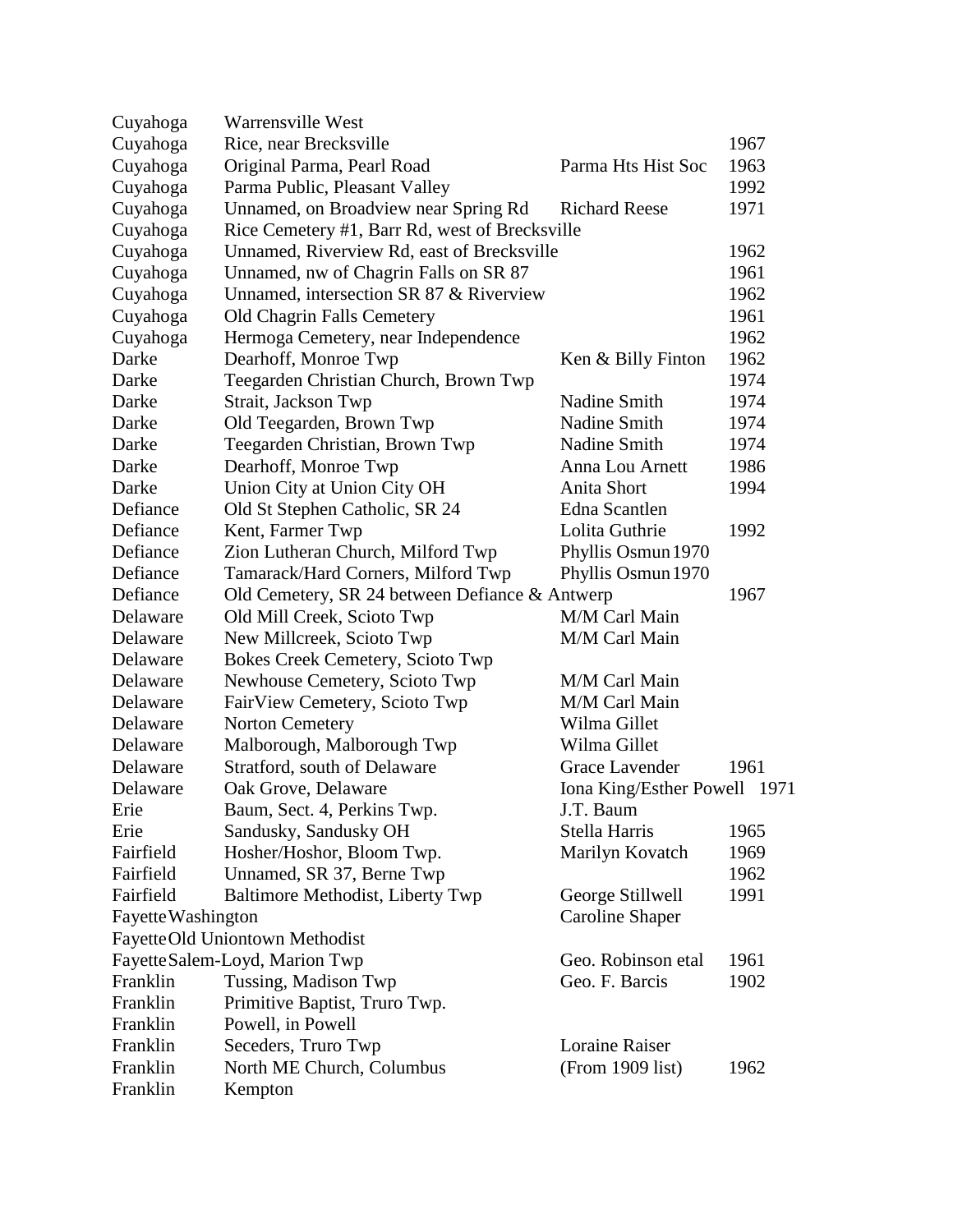| Franklin               | Chenoweth, Pleasant Twp              | Mary & Clara Mark       | 1995 |
|------------------------|--------------------------------------|-------------------------|------|
| Franklin               | Greenlawn (portions)                 | Meg Scott               | 1992 |
| Franklin               | Camp Chase                           | <b>Harold Stone</b>     | 1997 |
| Franklin               | Obetz in Obetz                       |                         | 1960 |
| Franklin               | Schuyler                             | <b>Suzanne Mettle</b>   | 1995 |
| Franklin               | Bobenmyer                            | <b>Suzanne Mettle</b>   | 1995 |
| Franklin               | Walnut Grove, Worthington            |                         | 1979 |
| Franklin               | Franklinton, Columbus                | <b>Esther Powell</b>    | 1982 |
| Gallia                 | McLeish                              | Ann Dater               | 1975 |
| Gallia                 | John McCarley, Walnut Twp            | <b>Walter McCarley</b>  |      |
| Gallia                 | Private McCarley, Morgan Twp         | <b>Walter McCarley</b>  | 1980 |
| Gallia                 | Mt Olivet, Morgan Twp                | <b>Walter McCarley</b>  | 1976 |
| Gallia                 | Ewington, Huntington Twp             | <b>Walter McCarley</b>  | 1980 |
| Gallia                 | Woods, Huntington Twp                | <b>Walter McCarley</b>  | 1980 |
| Gallia                 | Franklin, Huntington Twp             | <b>Walter McCarley</b>  | 1980 |
| Gallia                 | Pittsburg Church, Raccoon Twp        | <b>Walter McCarley</b>  | 1980 |
| Gallia                 | Watson, Bob Evans Farm               |                         |      |
| Gallia                 | Wood                                 |                         |      |
| Gallia                 | Mt Zion, Spring Twp                  | - Hetrich               | 1961 |
| Gallia                 | Denny                                |                         | 1963 |
| Gallia                 | Fairfield, Green Twp                 |                         | 1963 |
| Gallia                 | Long, Springfield Twp                | Earl Powell             | 1963 |
| Geauga                 | Old Bartlett Farm                    |                         | 1977 |
| Geauga                 | <b>Abandon Cemetery</b>              | <b>Mrs Ernest Towne</b> | 1976 |
| Geauga                 | Thompson, Rt 528 $&$ 166, Myers home | <b>Mrs Ernest Towne</b> | 1976 |
| Geauga                 | <b>Unnamed, Thompson Center</b>      | <b>Mrs Ernest Towne</b> | 1976 |
| Geauga                 | Lee-Darby, Delhi Twp                 | Mrs Wm Lawrence         | 1977 |
|                        | Greene Aley Chapel, Beavercreek Twp. |                         |      |
|                        | Greene Middlerun, Sugar Creek Twp.   | Robert D. Craig         | 1968 |
| Greene Woodland, Xenia |                                      | Martha Helwagen         | 1964 |
| Guernsey               | McCleary's, Jefferson Twp.           |                         | 1962 |
| Guernsey               | Antrim, Madison Twp.                 |                         | 1961 |
| Guernsey               | Old Cambridge, Cambridge             | 1928 (1961)             |      |
| Guernsey               | John Kackley Farm                    | Cath. Fedorchak         | 1958 |
| Guernsey               | North Salem                          | Doris P. Beach          |      |
| Hamilton               | Spring Grove (portion), Cincinnati   | <b>Jim Barnett</b>      | 1981 |
| Hamilton               | First Presbyterian, Cincinnati       | Mrs. C. Keister         | 1970 |
| Hamilton               | White's Station, Cincinnati          | Mrs. C. Keister         | 1970 |
| Hamilton               | Pleasant Ridge Presbyterian, Cinc.   | Mrs. C. Keister         | 1970 |
| Hamilton               | Clough Baptist, Anderson Twp.        |                         | 1936 |
| Hamilton               | Ferris, Mariemont                    |                         | 1936 |
| Hamilton               | Laboyteaux, Van Zandt & Hamilton Rd  | <b>Esther Powell</b>    | 1979 |
| Hamilton               | Salem, Anderson Twp.                 | Marie Dickore           | 1941 |
| Hamilton               | Columbia Baptist                     | <b>Esther Powell</b>    | 1981 |
| Hamilton               | Rest Haven, Plainfield Rd            | Mary Remler             | 1990 |
| Hamilton               | Clough, Anderson Twp                 | Kenny Burck             | 1998 |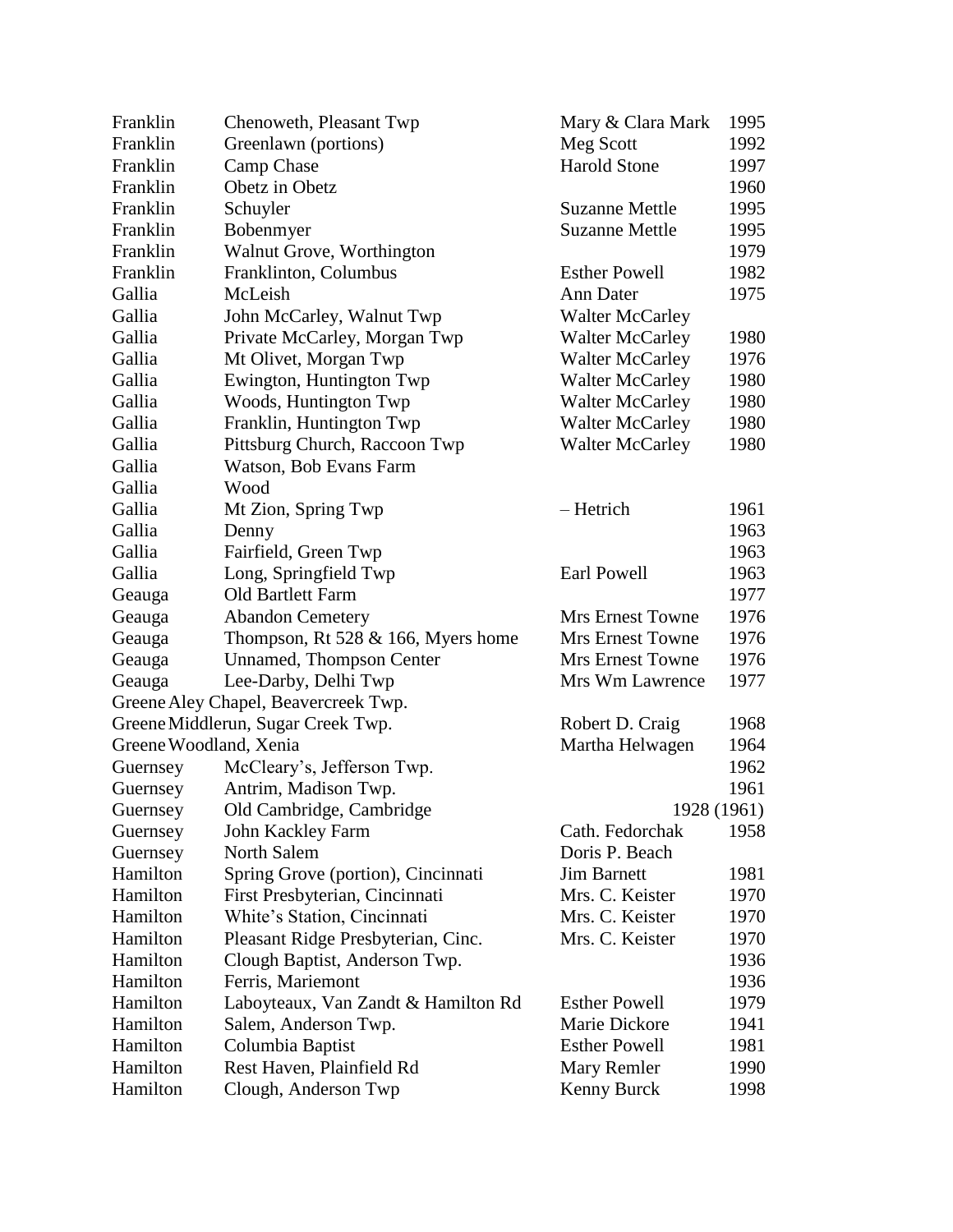| Hancock                 | Zion Bloom, south of Vanlue                  | <b>Stauden Blatter</b>        |      |
|-------------------------|----------------------------------------------|-------------------------------|------|
| Hancock                 | Verboten, near Bishop Cemetery               | Louis Monthaven               |      |
| Hancock                 | Arcadia, Washington Twp                      | Evelyn Brewster/Janice Reddin |      |
| Hancock                 | Union, Biglick Twp.                          | Janice Reddin                 |      |
| Hancock                 | Vickers, Washington Twp                      | <b>Evelyn Metcalf</b>         |      |
| Hancock                 | Adams, Delaware Twp                          | <b>Richard Willson</b>        |      |
|                         | Hardin Kindle, Liberty Twp                   | Phil Long                     | 1975 |
|                         | Hardin McElroy, Liberty Twp                  | Phil Long                     | 1975 |
|                         | Hardin Fisher Private, Dudley Twp            | Mrs Karl Bastian              | 1974 |
| Hardin County Infirmary |                                              | <b>Estella Hites</b>          |      |
|                         | Hardin McArthur, McDonald Twp                | Mrs Wm Boecher                |      |
|                         | Hardin Old Roundhead, Roundhead              | <b>Richard Willson</b>        | 1969 |
|                         | Hardin Hale, Interments for 1929, 1930, 1935 |                               | 1995 |
|                         | Hardin Huntersville, Cessna Twp.             | <b>Sally Talbot</b>           |      |
|                         | Hardin Yelverton, Taylor Creek Twp.          | Larry Weaver                  | 1998 |
| Harrison                | Old Cadiz, Cadiz                             | <b>Milton Ronsheim</b>        | 1972 |
| Harrison                | Zion Lutheran, German Twp                    |                               | 1962 |
| Harrison                | Mt Hope, Stock Twp.                          |                               | 1962 |
| Harrison                | German #1 & #2, German Twp.                  |                               | 1962 |
| Harrison                | Moravian Trail, Stock Twp.                   |                               | 1962 |
| Harrison                | Weaver's Run, Franklin Twp.                  |                               | 1962 |
| Harrison                | Cemetery Memorial, New Athens                |                               | 1959 |
| Harrison                | Feed Spring Church, Monroe Twp.              |                               | 1962 |
| Harrison                | <b>Revolutionary War Veterans</b>            | Wm. Henderson                 |      |
| Harrison                | Buffalo Hill, German Twp.                    | C.B. Wallace                  | 1964 |
| Henry                   | Creager, east of Napoleon                    | Mary Leonard                  | 1982 |
| Henry                   | Bachman, Flatrock Twp.                       | LaRue/Van Scoyoc              | 1993 |
| Highland                | Old Dutch, New Market Twp.                   |                               |      |
| Highland                | Ohio Boston ME Church, Boston                | Williams                      | 1962 |
| Highland                | Boston New Light Christian, Paint Twp        | Williams                      | 1962 |
| Highland                | Fairfax ME Church, Concord Twp.              | Williams                      | 1962 |
| Hocking                 | Nihizer, Falls Twp.                          | <b>J&amp;E</b> Muniskas       | 1980 |
| Hocking                 | Fought, Falls Twp.                           | <b>James Murphy</b>           |      |
| Hocking                 | Knollwood, Falls Twp.                        | <b>James Murphy</b>           |      |
| Hocking                 | Conrad, Good Hope Twp.                       | James Murphy                  |      |
| Hocking                 | Ridenour, Good Hope Twp.                     | James Murphy                  |      |
| Hocking                 | Wooden, Good Hope Twp.                       | James Murphy                  |      |
| Hocking                 | County Home, Green Twp.                      | <b>James Murphy</b>           |      |
| Hocking                 | Greendale or Norman, Green Twp.              | <b>James Murphy</b>           |      |
| Hocking                 | Bohner, Salt Creek Twp.                      |                               |      |
| Hocking                 | Conner, Ward Twp.                            |                               |      |
|                         |                                              |                               |      |
| Hocking                 | Nunemaker, of Webb Summit Rd                 | Robt. Geiger                  | 1965 |
| Hocking                 | Conrad, Good Hope Twp.                       | Craig Weaver<br>Mrs. Conover  | 1983 |
| Hocking                 | Not named, Rt 664 SW of Logan                |                               | 1973 |
| Hocking                 | Murray City                                  | Mitchell/Quinn                | 1998 |
| Hocking                 | Mikizer, Falls Twp.                          | <b>J&amp;E</b> Maniskas       | 1980 |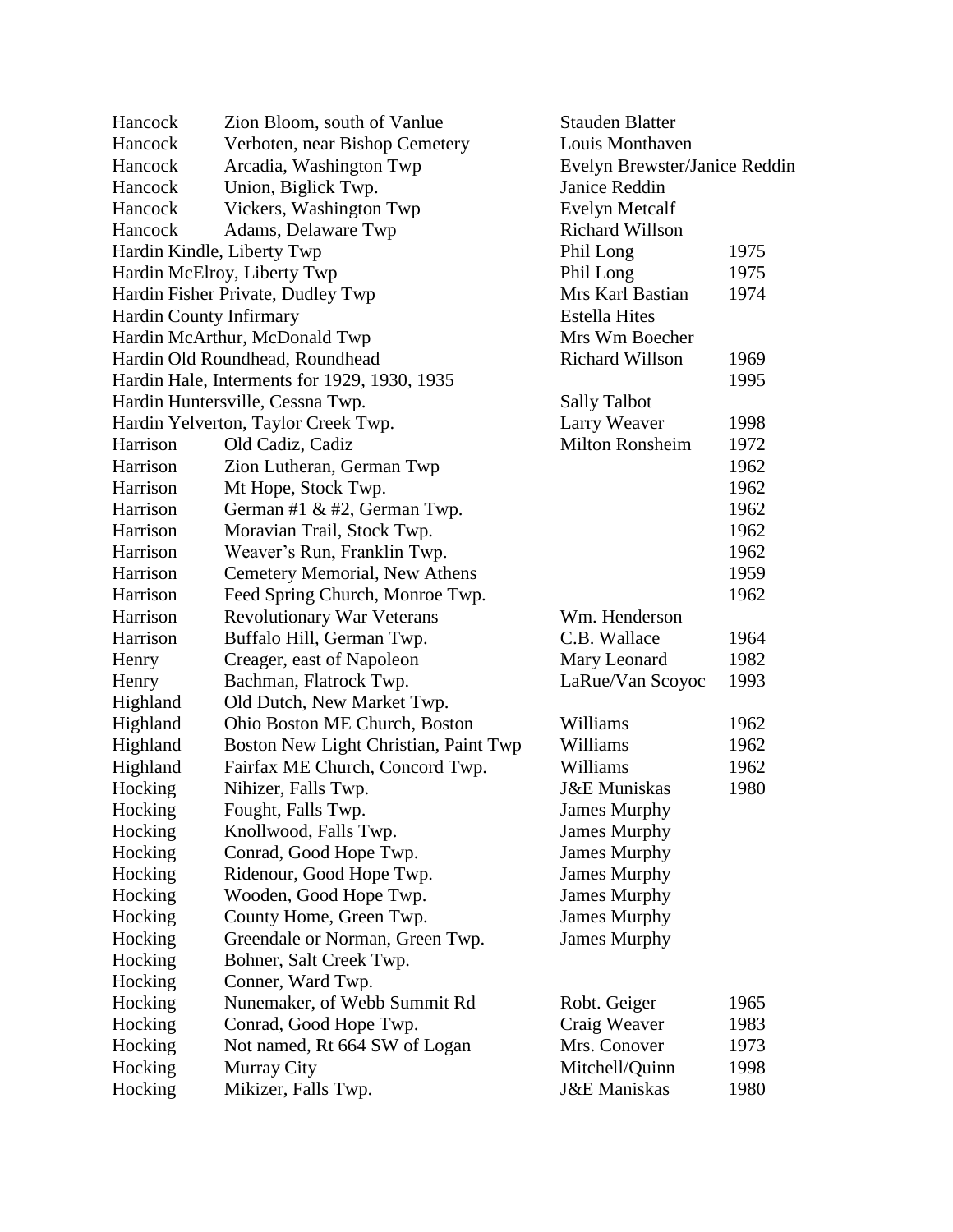| Hocking                  | Gore, Falls Twp.                     |                         |        |
|--------------------------|--------------------------------------|-------------------------|--------|
| Hocking                  | Not named, Rt 664 - KOA Campground   | Mrs. Conover            | 1991   |
| Holmes                   | Clark (in Coshocton Co file)         |                         | 1967   |
| Holmes                   | Correll, Ripley Twp.                 | Correll/Kimber          | 1961   |
| Holmes                   | Cessna, Salt Creek Twp.              | Mrs. SB Fair            | 1965   |
| Holmes                   | Hopewell, Ripley Twp.                |                         |        |
| Holmes                   | Millersburg Area, Hardy Twp.         | <b>Esther Powell</b>    | 1961   |
| Holmes                   | Old Baptist, Ripley Twp.             | Kimber/Powell           | 1961   |
| Holmes                   | Fryburg, Salt Creek Twp.             |                         | 1961   |
| Holmes                   | Wolf Creek Baptist, Richland Twp.    |                         | 1961   |
| Holmes                   | Martin's Creek Mennonite, Berlin Twp |                         | 1961   |
| Holmes                   | Union Grove Church, Richland Twp     |                         | 1961   |
| Holmes                   | Union Grove Oak Hill, Mechanic Twp   |                         | 1961   |
| Holmes                   | Farmerstown Mennonite, Clark Twp     | <b>Esther Powell</b>    | 1961   |
| Holmes                   | McCullock, Prairie Twp.              | Marg. Dickinson         | 1960s  |
| Holmes                   | Not named, Clark Twp                 | <b>Esther Powell</b>    | 1961   |
| Holmes                   | Not named, Clark Twp.                |                         | 1961   |
| Holmes                   | Glenmont Catholic, Richland Twp.     |                         | 1961   |
| Holmes                   | Fryburg Area, Salt Creek Twp.        |                         | 1961   |
| Holmes                   | Clum Family, Paint Twp.              | <b>Wandering Sexton</b> |        |
| Holmes                   | Feikert, Paint Twp.                  | <b>Wandering Sexton</b> |        |
| Holmes                   | Logsdon' Mountain, Mechanic Twp.     | <b>Harry Logsdon</b>    |        |
| Holmes                   | Drakes Valley, near Nashville        | <b>Wandering Sexton</b> |        |
| Holmes                   | George Elliott's                     | <b>Wandering Sexton</b> |        |
| Holmes                   | Paint Valley                         | <b>Wandering Sexton</b> |        |
| Holmes                   | Gorrell, Prairie Twp.                | <b>Wandering Sexton</b> |        |
| Huron Keeler Family      |                                      |                         |        |
|                          | Huron East Norwalk, Norwalk Twp.     | M&H Timman              | 1960   |
|                          | Huron Butterfield, New London Twp.   | Henry Timman            | 1964   |
|                          | Huron Axe-Factory, Norwalk Twp.      | Henry Timman            | 1963   |
|                          | Huron FB Roscoe Farm, Greenwich Twp  | <b>Grace Roscoe</b>     | 1919   |
|                          | Huron Prosser, New London Twp        | Griffin/Timman          |        |
|                          | Huron Litchfield, Richmond Twp.      | Henry Timman            |        |
|                          | Huron Townsend Farm, New London Twp. | Paula Griffin           | 1974   |
|                          | Huron Jenney Farm, Greenwich Twp     | Paula Griffin           | 1974   |
| Huron Sparrow, Lyme Twp  |                                      | Henry Timman            | 1977   |
|                          | Huron Conger Farm, Greenfield Twp    | Mrs. Worchester         | 1976   |
|                          | Huron Hinkley, Fairfield Twp         | Henry Timman            | 1964   |
|                          | Huron Olena, Bronson Twp.            | Henry Timman            | 1964   |
|                          | Huron Townsend, Townsend Twp.        | Henry Timman            | 1960   |
|                          | Huron Five Points, Hartland Twp.     | Henry Timman            | 1963   |
| Huron Hull, Bronson Twp. |                                      | Henry Timman            | 1963   |
|                          | Huron Washburn, Greenwich Twp.       | Henry Timman            | 1960   |
|                          | Huron Church, Townsend Twp.          | Henry Timman            | 1960   |
|                          | Huron Burdue, Townsend Twp.          | Henry Timman            | 1960   |
|                          | Huron Hartland, Hartland Twp.        | Timman/Livengood        | 1963-4 |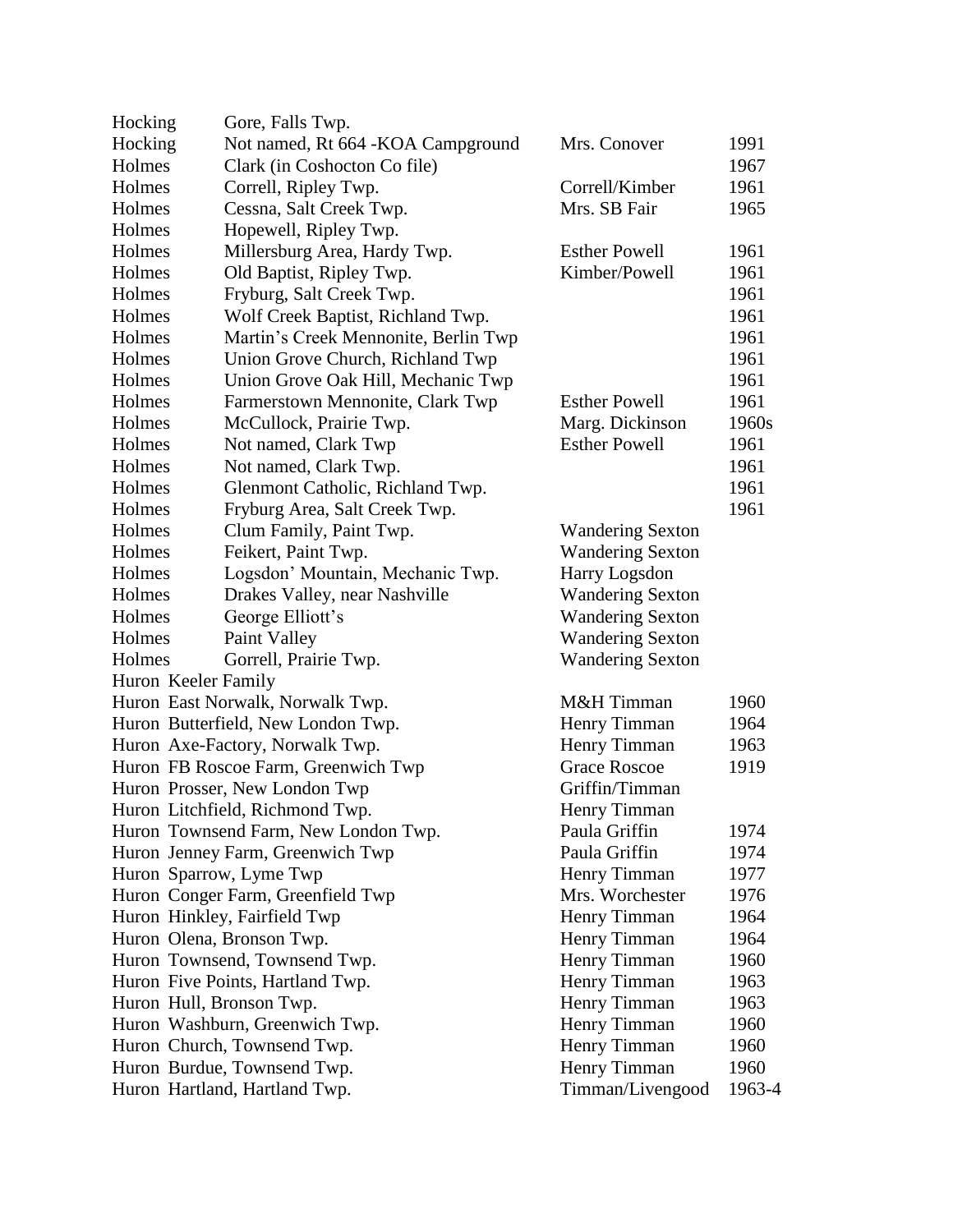|           | Huron Drake, Ridgefield Twp.             | M&H Timman              | 1960      |
|-----------|------------------------------------------|-------------------------|-----------|
|           | Huron Webb, Ridgefield Twp.              | M&H Timman              | 1960      |
|           | Huron Ruggles, Ridgefield Twp.           | M&H Timman              | 1960      |
|           | Huron Heyman, Sherman Twp                | Stella Harris           | 1963      |
|           | Huron Day, Clarksfield Twp.              | L&S Harris              | 1962      |
|           | Huron Edwards Grove, Ripley Twp          | L&S Harris              |           |
|           | Huron New Haven, New Haven Twp           | L&S Harris              | 1964      |
|           | Huron Ripley Twp., Ripley Twp.           | L&S Harris              |           |
|           | Huron Fitchville, Fitchville Twp.        | L&S Harris              | 1962      |
|           | Huron Bronson Twp., Bronson Twp.         | L&S Harris              | 1962      |
|           | Huron Ketchum, New London Twp.           | L&S Harris              | 1962      |
|           | Huron Not named, Townsend Twp.           | L&S Harris              | 1962      |
|           | Huron Old Greenwich, Greenwich Twp.      | L&S Harris              |           |
|           | Huron Not named, Richmond Twp.           | L&S Harris              | 1964      |
|           | Huron Burdue, Townsend Twp.              | L&S Harris              | 1962      |
|           | Huron Hinckley-MacDonald, Fairfield Twp. |                         |           |
| Jackson   | West Family, south of Ash Hill           | <b>Byron Kin</b>        | 1974      |
| Jackson   | Grahamville, Scioto Twp.                 | Swiger/Peery            | 1982      |
| Jackson   | Hamilton (partial)                       | Swiger/Peery            | 1982      |
| Jackson   | Hale, Franklin Twp.                      | <b>Mayburt Riegel</b>   | 1971      |
| Jackson   | Gay Street, Jackson City                 |                         | 1969      |
| Jackson   | Callaghan, Madison Twp.                  | Mrs. Robt Horton        | 1967      |
| Jackson   | Paine, Madison Twp.                      | D.W. Williams           | 1978      |
| Jackson   | Lively-Sullivan, Lick Twp.               | Claire Louden           | 1977      |
| Jackson   | McKeever/McGiffin, NE of Jackson         | <b>Robert Fall</b>      | 1977/1980 |
| Jackson   | Not named, SR 124 & SR 327               | Claire Louden           | 1977/1980 |
| Jackson   | Campbell/Wykle, on old SR 124            | Claire Louden           | 1977      |
| Jackson   | Rice, Jackson Twp.                       | Claire Louden           | 1977      |
| Jackson   | Hale, Franklin Twp.                      | Virginia Hallam         | 1971      |
| Jackson   | Franklin, Washington Twp.                | Cathy McGrath           | 1975      |
| Jackson   | Red Brush, Washington Twp.               | M/M C.M. Reed           | 1940      |
| Jefferson | Oliver Church, Wells Twp.                | JD&M Wolfe              | 1973      |
| Jefferson | Russell, Brush Creek Twp.                | Mrs. Carson             | 1972      |
| Jefferson | Harrisville, at Harrisville              | E.S. Baldwin            | 1976      |
| Jefferson | Mt Tabor, Island Creek Twp.              | Gwynne Nixon            | 1962      |
| Jefferson | Oakland, Mingo Junction                  |                         | 1997      |
| Jefferson | Irish Ridge/Russell                      |                         | 1972      |
| Jefferson | Osage Church, Knox Twp.                  |                         | 1964      |
| Jefferson | Bacon Ridge, Ross Twp.                   | R. Hetrick              | 1964      |
| Jefferson | Lloyd's/Oliver, Wells Twp.               | <b>J&amp;L Wolfe</b>    | 1973      |
| Jefferson | Matthews, Wells Twp                      | <b>J&amp;L Wolfe</b>    | 1973      |
| Jefferson | Dennis, Brush Creek Twp Line             | Mrs. Bergholz           | 1972      |
| Jefferson | Old Tent, Mingo Junction                 | O.A. Tarr               |           |
| Jefferson | Amsterdam                                | Arthur L. Gregg         | 1970      |
| Jefferson | Mt. Tabor, Island Creek Twp.             | <b>Hammond Crawford</b> | 1962      |
| Jefferson | Not named                                | O.A. Tarr               |           |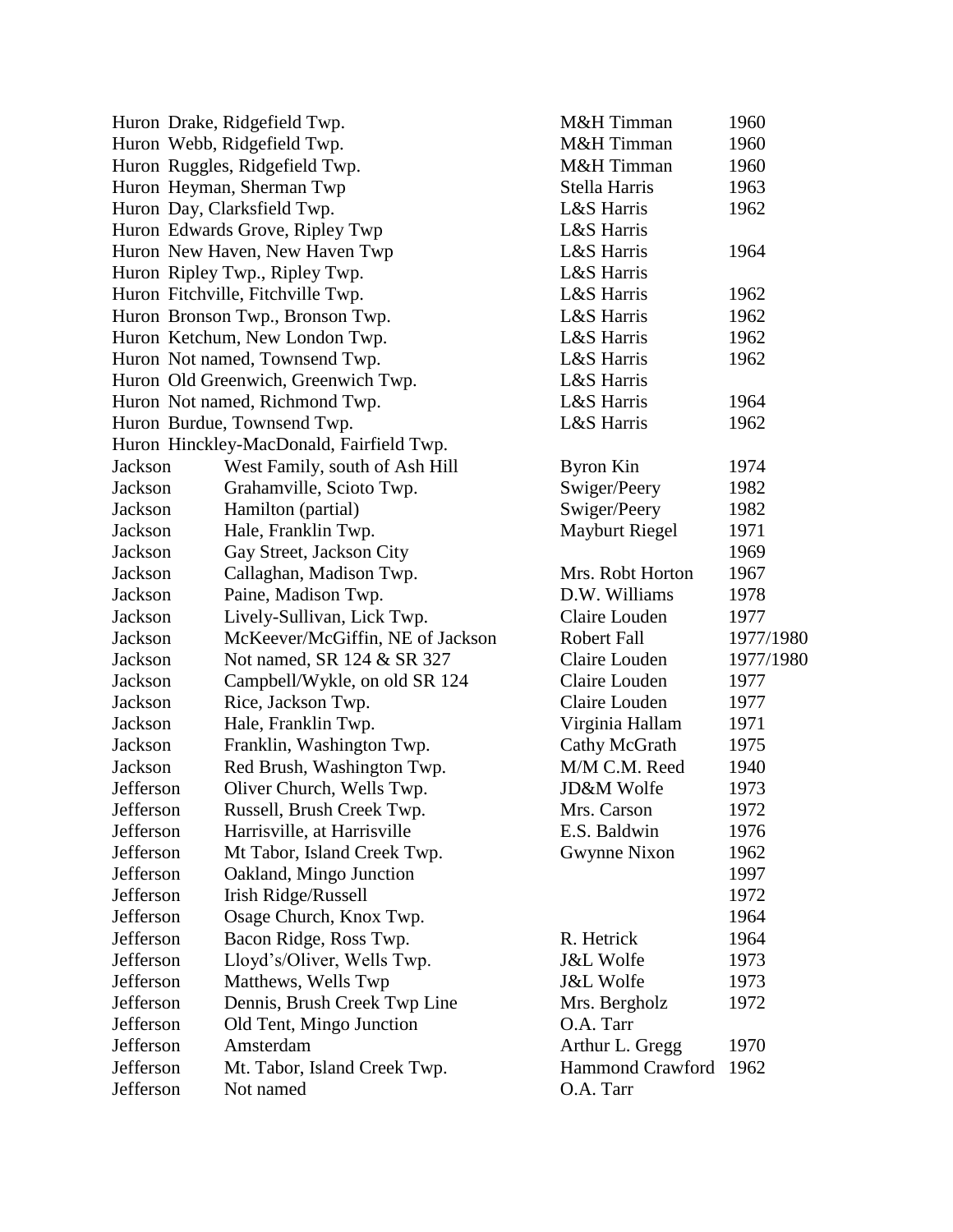| Lake                       | Painesville, City of Painesville                       | Margaret Lapham             | 1971 |
|----------------------------|--------------------------------------------------------|-----------------------------|------|
| Lawrence                   | Not named, stone in cornfield                          | <b>Betty Clarkson</b>       | 1991 |
| Lawrence                   | Yates, Aid Twp.                                        | Rev. Wm. Miller             |      |
| Lawrence                   | Baptist, Windsor Twp.                                  | Rev. Wm. Miller             |      |
| Lawrence                   | Cosper, Symmes Twp.                                    | Rev. Wm. Miller             |      |
| Lawrence                   | Rehoboth, Symmes Twp.                                  | Rev. Wm. Miller             |      |
| Lorain Oberlin, at Oberlin |                                                        |                             |      |
|                            | Lorain Columbia Center, Columbia Twp.                  |                             | 1960 |
|                            | Lorain Penfield, Penfield Twp.                         |                             | 1960 |
|                            | Lorain Baker, Columbia Twp.                            | Dr. Wm Saxbe                | 1985 |
| Madison                    | Linson, Stokes Twp                                     | Ed & Grace Yerian           | 1970 |
| Madison                    | Blair (paritial)                                       |                             |      |
| Madison                    | Jackson, Fairfield Twp.                                | Ed & Grace Yerian           | 1968 |
| Madison                    | West Jefferson, at West Jefferson                      | D.E. Phillips               | 1904 |
| Madison                    | Bradley, Monroe Twp.                                   | <b>Stephen Bradley</b>      |      |
| Madison                    | Wright Family, on Glade Rd                             | David Ridenour              | 1977 |
| Madison                    | Timmons, Oak Run Twp.                                  | Ed & Grace Yerian           | 1984 |
| Madison                    | McDonald, Glad Run Rd                                  | Ed & Grace Yerian           | 1995 |
| Mahoning                   | East Goshen Friends Church, nr Salem                   | <b>Stratton</b>             | 1974 |
| Mahoning                   | Cotton Private, Austintown Twp                         | <b>Bill Houston</b>         | 1980 |
| Mahoning                   | unnamed, N of junction $7 & 14$                        | Jean Norris                 |      |
| Mahoning                   | Summers, Springfield Twp                               | Cynthia Sharish             |      |
| Mahoning                   | Oatley, Bazetta Twp                                    | <b>John Gessner</b>         | 1971 |
| Mahoning                   | Riverbank, Milton Twp                                  | John Gessner                | 1968 |
| Mahoning                   | Covenanter, Milton Twp                                 | <b>Robert Wallace</b>       | 1999 |
|                            | Marion Waldo, edge of Marion County - in Delaware file | Wilma Gillet                |      |
| Marion Wyatt, Waldo Twp.   |                                                        | Clara Marie                 | 1949 |
|                            | MarionProspect, Prospect Twp.                          | Clara Marie                 | 1952 |
| <b>MarionSalem</b>         |                                                        | George Tron                 | 1990 |
| Marion Bonner, La Rue      |                                                        | Iris Knapp, Altie Birt 1979 |      |
|                            | MarionMiscellaneous stones                             |                             | 1922 |
| Marion Wyatt, Waldo Twp.   |                                                        | Wilma Thomas                |      |
|                            | Marion Rupp, Pleasant Twp                              |                             |      |
|                            | Marion Underwood, Claridon Twp                         | Paul J. Midlam              | 1982 |
| Medina                     | Medina City, Old                                       |                             |      |
| Medina                     | Esselburn, Homer Twp.                                  |                             | 1975 |
| Medina                     | Spitzer, Lafayette Twp                                 |                             | 1962 |
| Medina                     | Waltz Evangelical UB, Lafayette Twp                    |                             | 1975 |
| Medina                     | East Granger, Granger Twp                              | <b>Imogene Bowen</b>        | 1978 |
| Medina                     |                                                        | Marilyn Welch               |      |
|                            | Ganyard Farm, Granger Twp                              | Allen et al.                | 1968 |
| Meigs                      | Flatwoods, Chester Twp                                 |                             | 1990 |
| Meigs                      | Bibbee, Letart Twp                                     |                             |      |
| Meigs                      | Letart Falls, Letart Twp                               | <b>Grace Tolson</b>         | 1958 |
| Meigs                      | Middleport, at Middleport - see Hardin file            | Mrs Wm Boecher              |      |
| Meigs                      | Half Acres & Rawlings, Columbia Twp                    | Mrs S Townsend              | 1980 |
| Meigs                      | Temple, Columbia Twp                                   | Mrs S Townsend              | 1972 |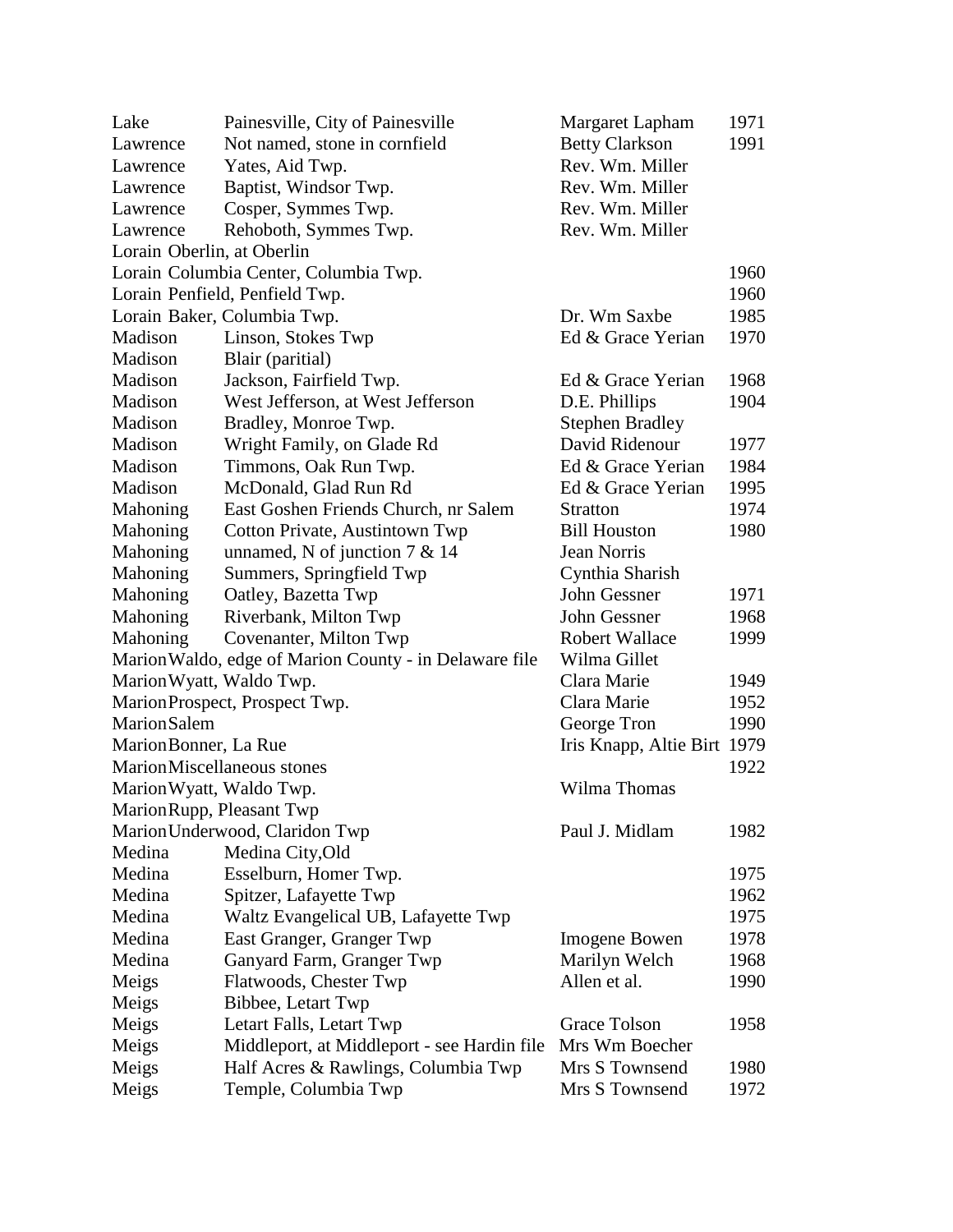| Meigs                      | School Lot, Columbia Twp             | Mrs S Townsend         | 1977 |      |
|----------------------------|--------------------------------------|------------------------|------|------|
|                            | Mercer Old St Elizabeth, Butler Twp  | <b>Edward Mohncke</b>  | 1937 |      |
| Mercer Young, Coldwater    |                                      | Cecile Keister         | 1967 |      |
| Mercer Swamp College       |                                      | Cecile Keister         | 1967 |      |
| Mercer Ellis, Franklin Twp |                                      | Susan P. White         |      | 1983 |
| Miami                      | Palmer Chapel, Bethel Twp            | <b>Ruth Mohr</b>       | 1994 |      |
| Monroe                     | Dougherty, Washington Twp            | <b>Ralph Dougherty</b> | 1983 |      |
| Monroe                     | Hartshorn, Wayne Twp                 | Rita Bone Kopp         | 1982 |      |
| Monroe                     | Potts, Center Twp                    | Ruth Hogue             | 1991 |      |
| Monroe                     | Masterton, Bethel Twp                | Ruth Hogue             | 1986 |      |
| Monroe                     | Ruble, Switzerland Twp               |                        |      |      |
| Montgomery                 | Old Clemmer, Perry Twp               | Mrs Wm Kettler         |      |      |
| Montgomery                 | Erbaugh, Perry Twp                   | Mrs Wm Kettler         |      |      |
| Montgomery                 | Pfoutz or Fouts, Perry Twp           | Mrs Wm Kettler         |      |      |
| Montgomery                 | unnamed, Clay Twp                    | Don Bowman             | 1977 |      |
| Montgomery                 | Calvary, Van Buren Twp               | Don Bowman             | 1977 |      |
| Montgomery                 | Mt Hope, Green Twp                   | Mrs Geo Wagner         |      |      |
| Montgomery                 | Germantown, at Germantown            | Cecile Keister         | 1967 |      |
| Montgomery                 | Sunbury, near Germantown             | Cecile Keister         | 1967 |      |
| Montgomery                 | unnamed                              | Martha Helwagen        |      |      |
| Montgomery                 | Stillwater Lutheran, Butler Twp      |                        | 1973 |      |
| Morgan                     | several small cemeteries             | Mrs. Alderman          |      |      |
| Morgan                     | McConnelsville                       |                        | 1961 |      |
| Morgan                     | Ebenezer M.E. Chuch, Meigsville Twp  |                        | 1961 |      |
| Morgan                     | Meigs, Bristol Twp.                  |                        | 1961 |      |
| Morrow                     | Elliott, near Cardington             | <b>Jim Brown</b>       |      |      |
| Morrow                     | Unnamed, Troy Twp                    |                        |      |      |
| Morrow                     | Lutheran, North Woodbury             |                        |      |      |
| Morrow                     | Hershner, between Mt Gilead & Edison |                        |      |      |
| Morrow                     | Hassler, Troy Twp                    | <b>Betty Stumbo</b>    | 1982 |      |
| Morrow                     | Yankee Street, Franklin Twp          | <b>Harry Squires</b>   | 1990 |      |
| Muskingum                  | Bethel, Newton Twp.                  | <b>Florence Main</b>   | 1955 |      |
| Muskingum                  | Brelsford, Adams Twp                 | Adkins & Fowler        |      |      |
| Muskingum                  | Gabriel, Perry Twp                   | Ione Supplee           | 1997 |      |
| Muskingum                  | Adams Mill, Madison Twp              |                        | 1961 |      |
| Muskingum                  | Duncan Falls, Wayne Twp              |                        | 1961 |      |
| Muskingum                  | Frazeysburg Area, Jackson Twp        |                        | 1961 |      |
| Muskingum                  | Dingey Farm, Meigs Twp.              | D.W. Kern              |      |      |
| Muskingum                  | Greenwood, Zanesville                |                        |      |      |
| Noble                      | John Kackley Farm - see Muskingum    | C. Fedorchak           | 1958 |      |
| Noble                      | Kellar                               | <b>Susan Ratcliffe</b> | 1976 |      |
| Noble                      | <b>Brookfield Baptist</b>            | Lois Blake             | 1983 |      |
| Noble                      | Wiley Family, Olive Twp.             | Juliana Clark et al    | 1990 |      |
| Noble                      | Bennington, Enoch Twp                |                        | 1960 |      |
|                            | Ottawa Danbury, Danbury Twp          | Marlin Wolcott         | 1970 |      |
| Paulding                   | Wiltsie                              | Richard Griswold       | 2000 |      |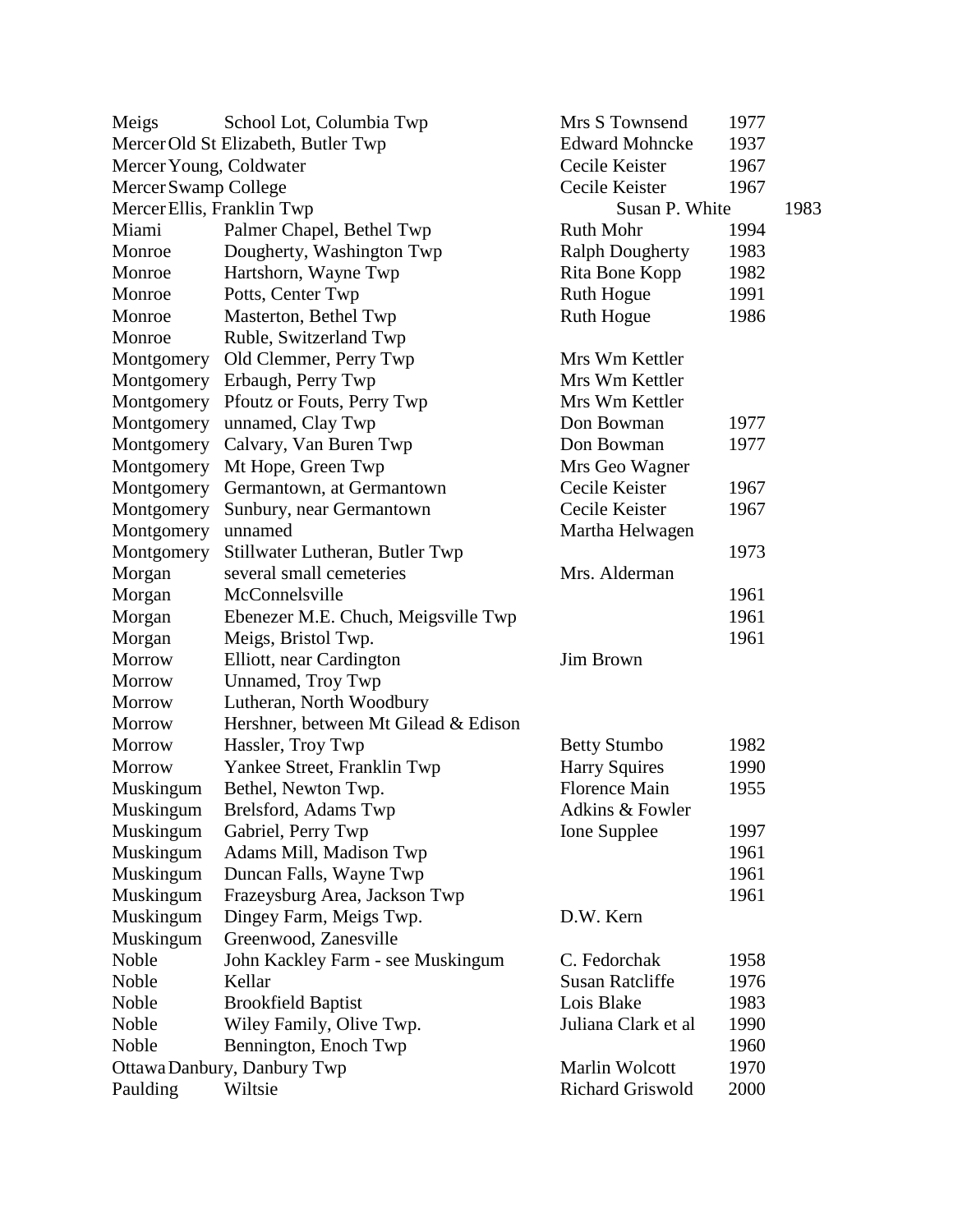| Stoltz Farm, Jackson Twp<br>1977<br>David Stoltz<br>First United Methodist, New Lexington<br>Mr. Wright<br>1953<br>McClelland<br>Judith Jasper<br>1995<br>Mound, Piketon<br>Jan Hughes<br>Hatfield, Jackson Twp<br>Jean Urban<br>Baptist, Jackson Twp<br>Jean Urban<br>1984<br>Kathryn Donohue<br>Hammon Church, Seal Twp<br><b>Bernice Hammond</b><br>Miscellaneous cemeteries<br>1975<br>Mt Gilead, Scioto Twp<br>Kathryn Donohue<br>1976<br>M/M Brundage<br>1972<br>Gordon Farm, Marion Twp<br>Miscellaneous cemeteries<br>Opal McCracken<br>1988<br><b>Bernice Hammond</b><br>1969<br>Omega Old, Jackson Twp<br>Ruckman, Union Twp<br><b>Bernice Hammond</b><br>Piketon Mound<br><b>Bernice Hammond</b><br><b>Bernice Hammond</b><br>Haskins, Scioto Twp.<br>Robert D. Craig<br>Newland-Wall, Pebble Twp.<br>Hayden, south of Deerfield Circle<br>Jane Hutmacher<br>1976<br>Unknown on Ranfield Rd<br>Marilyn Welch<br>1968<br>St John & Welch<br>Center, Randolph Twp<br>1967<br>Pioneer Trail, Manuta Twp<br>St John & Welch<br>1964<br>Portage<br>Unnamed (in Ashtabula Co file)<br>Portage<br>1910<br>Mantua West Lawn, SR 82<br>Mantua Center<br><b>Esther Powell</b><br>Hiram East Lawn, at Hiram<br>G. Franic<br>1969<br>Atwater, Atwater Twp<br>Preble Old Town, West Alexandria<br>Preble Tillman-Hunt, Harrison Twp<br>Short & Bowers<br>1965<br>Mrs Don Short<br>Preble Beechwood, Israel Twp<br>1967<br>Preble Fairview, Lanier Twp<br>Preble Bank Spring Church<br><b>Susan P White</b><br>1978<br>Preble Bell, off Lexington Rd W<br>Preble Tillman<br>A.V. Priddy<br>1947<br>Preble Eby, Lanier Twp<br>Old Poplar Ridge, Blanchard Twp<br><b>Frances Davidson</b><br>1967<br>Update for many cemeteries<br>1994<br>Tyler-Pollard, Madison Twp<br>S Peters & T Neel<br>1993<br>Unknown<br>Westgate<br>Old Center, Perry Twp<br>Wolford, Weller Twp<br><b>Betty Rogers</b><br>Strausbaugh Baptist, near Lexington<br>Peters & Hidinger<br>1998<br>Bishop Hill ME Church, Huntington Twp<br><b>Rosalie Hartinger</b><br>1975<br>Kathleen Fowler<br>Venice<br>1971<br>Green Lawn, Chillicothe<br>Ludwig, Jackson Twp<br><b>Florence Main</b><br>Sandusky<br>1953<br>Underwood, Claridon Twp<br>Jim Midlam | Paulding    | Church of God, Washington Twp |  |
|--------------------------------------------------------------------------------------------------------------------------------------------------------------------------------------------------------------------------------------------------------------------------------------------------------------------------------------------------------------------------------------------------------------------------------------------------------------------------------------------------------------------------------------------------------------------------------------------------------------------------------------------------------------------------------------------------------------------------------------------------------------------------------------------------------------------------------------------------------------------------------------------------------------------------------------------------------------------------------------------------------------------------------------------------------------------------------------------------------------------------------------------------------------------------------------------------------------------------------------------------------------------------------------------------------------------------------------------------------------------------------------------------------------------------------------------------------------------------------------------------------------------------------------------------------------------------------------------------------------------------------------------------------------------------------------------------------------------------------------------------------------------------------------------------------------------------------------------------------------------------------------------------------------------------------------------------------------------------------------------------------------------------------------------------------------------------------------------------------------------------------------------------------------------------------------------------------------------------|-------------|-------------------------------|--|
|                                                                                                                                                                                                                                                                                                                                                                                                                                                                                                                                                                                                                                                                                                                                                                                                                                                                                                                                                                                                                                                                                                                                                                                                                                                                                                                                                                                                                                                                                                                                                                                                                                                                                                                                                                                                                                                                                                                                                                                                                                                                                                                                                                                                                          | Perry       |                               |  |
|                                                                                                                                                                                                                                                                                                                                                                                                                                                                                                                                                                                                                                                                                                                                                                                                                                                                                                                                                                                                                                                                                                                                                                                                                                                                                                                                                                                                                                                                                                                                                                                                                                                                                                                                                                                                                                                                                                                                                                                                                                                                                                                                                                                                                          | Perry       |                               |  |
|                                                                                                                                                                                                                                                                                                                                                                                                                                                                                                                                                                                                                                                                                                                                                                                                                                                                                                                                                                                                                                                                                                                                                                                                                                                                                                                                                                                                                                                                                                                                                                                                                                                                                                                                                                                                                                                                                                                                                                                                                                                                                                                                                                                                                          | Perry       |                               |  |
|                                                                                                                                                                                                                                                                                                                                                                                                                                                                                                                                                                                                                                                                                                                                                                                                                                                                                                                                                                                                                                                                                                                                                                                                                                                                                                                                                                                                                                                                                                                                                                                                                                                                                                                                                                                                                                                                                                                                                                                                                                                                                                                                                                                                                          | Pike        |                               |  |
|                                                                                                                                                                                                                                                                                                                                                                                                                                                                                                                                                                                                                                                                                                                                                                                                                                                                                                                                                                                                                                                                                                                                                                                                                                                                                                                                                                                                                                                                                                                                                                                                                                                                                                                                                                                                                                                                                                                                                                                                                                                                                                                                                                                                                          | Pike        |                               |  |
|                                                                                                                                                                                                                                                                                                                                                                                                                                                                                                                                                                                                                                                                                                                                                                                                                                                                                                                                                                                                                                                                                                                                                                                                                                                                                                                                                                                                                                                                                                                                                                                                                                                                                                                                                                                                                                                                                                                                                                                                                                                                                                                                                                                                                          | Pike        |                               |  |
|                                                                                                                                                                                                                                                                                                                                                                                                                                                                                                                                                                                                                                                                                                                                                                                                                                                                                                                                                                                                                                                                                                                                                                                                                                                                                                                                                                                                                                                                                                                                                                                                                                                                                                                                                                                                                                                                                                                                                                                                                                                                                                                                                                                                                          | Pike        |                               |  |
|                                                                                                                                                                                                                                                                                                                                                                                                                                                                                                                                                                                                                                                                                                                                                                                                                                                                                                                                                                                                                                                                                                                                                                                                                                                                                                                                                                                                                                                                                                                                                                                                                                                                                                                                                                                                                                                                                                                                                                                                                                                                                                                                                                                                                          | Pike        |                               |  |
|                                                                                                                                                                                                                                                                                                                                                                                                                                                                                                                                                                                                                                                                                                                                                                                                                                                                                                                                                                                                                                                                                                                                                                                                                                                                                                                                                                                                                                                                                                                                                                                                                                                                                                                                                                                                                                                                                                                                                                                                                                                                                                                                                                                                                          | Pike        |                               |  |
|                                                                                                                                                                                                                                                                                                                                                                                                                                                                                                                                                                                                                                                                                                                                                                                                                                                                                                                                                                                                                                                                                                                                                                                                                                                                                                                                                                                                                                                                                                                                                                                                                                                                                                                                                                                                                                                                                                                                                                                                                                                                                                                                                                                                                          | Pike        |                               |  |
|                                                                                                                                                                                                                                                                                                                                                                                                                                                                                                                                                                                                                                                                                                                                                                                                                                                                                                                                                                                                                                                                                                                                                                                                                                                                                                                                                                                                                                                                                                                                                                                                                                                                                                                                                                                                                                                                                                                                                                                                                                                                                                                                                                                                                          | Pike        |                               |  |
|                                                                                                                                                                                                                                                                                                                                                                                                                                                                                                                                                                                                                                                                                                                                                                                                                                                                                                                                                                                                                                                                                                                                                                                                                                                                                                                                                                                                                                                                                                                                                                                                                                                                                                                                                                                                                                                                                                                                                                                                                                                                                                                                                                                                                          | Pike        |                               |  |
|                                                                                                                                                                                                                                                                                                                                                                                                                                                                                                                                                                                                                                                                                                                                                                                                                                                                                                                                                                                                                                                                                                                                                                                                                                                                                                                                                                                                                                                                                                                                                                                                                                                                                                                                                                                                                                                                                                                                                                                                                                                                                                                                                                                                                          | Pike        |                               |  |
|                                                                                                                                                                                                                                                                                                                                                                                                                                                                                                                                                                                                                                                                                                                                                                                                                                                                                                                                                                                                                                                                                                                                                                                                                                                                                                                                                                                                                                                                                                                                                                                                                                                                                                                                                                                                                                                                                                                                                                                                                                                                                                                                                                                                                          | Pike        |                               |  |
|                                                                                                                                                                                                                                                                                                                                                                                                                                                                                                                                                                                                                                                                                                                                                                                                                                                                                                                                                                                                                                                                                                                                                                                                                                                                                                                                                                                                                                                                                                                                                                                                                                                                                                                                                                                                                                                                                                                                                                                                                                                                                                                                                                                                                          | Pike        |                               |  |
|                                                                                                                                                                                                                                                                                                                                                                                                                                                                                                                                                                                                                                                                                                                                                                                                                                                                                                                                                                                                                                                                                                                                                                                                                                                                                                                                                                                                                                                                                                                                                                                                                                                                                                                                                                                                                                                                                                                                                                                                                                                                                                                                                                                                                          | Pike        |                               |  |
|                                                                                                                                                                                                                                                                                                                                                                                                                                                                                                                                                                                                                                                                                                                                                                                                                                                                                                                                                                                                                                                                                                                                                                                                                                                                                                                                                                                                                                                                                                                                                                                                                                                                                                                                                                                                                                                                                                                                                                                                                                                                                                                                                                                                                          | Portage     |                               |  |
|                                                                                                                                                                                                                                                                                                                                                                                                                                                                                                                                                                                                                                                                                                                                                                                                                                                                                                                                                                                                                                                                                                                                                                                                                                                                                                                                                                                                                                                                                                                                                                                                                                                                                                                                                                                                                                                                                                                                                                                                                                                                                                                                                                                                                          | Portage     |                               |  |
|                                                                                                                                                                                                                                                                                                                                                                                                                                                                                                                                                                                                                                                                                                                                                                                                                                                                                                                                                                                                                                                                                                                                                                                                                                                                                                                                                                                                                                                                                                                                                                                                                                                                                                                                                                                                                                                                                                                                                                                                                                                                                                                                                                                                                          | Portage     |                               |  |
|                                                                                                                                                                                                                                                                                                                                                                                                                                                                                                                                                                                                                                                                                                                                                                                                                                                                                                                                                                                                                                                                                                                                                                                                                                                                                                                                                                                                                                                                                                                                                                                                                                                                                                                                                                                                                                                                                                                                                                                                                                                                                                                                                                                                                          | Portage     |                               |  |
|                                                                                                                                                                                                                                                                                                                                                                                                                                                                                                                                                                                                                                                                                                                                                                                                                                                                                                                                                                                                                                                                                                                                                                                                                                                                                                                                                                                                                                                                                                                                                                                                                                                                                                                                                                                                                                                                                                                                                                                                                                                                                                                                                                                                                          |             |                               |  |
|                                                                                                                                                                                                                                                                                                                                                                                                                                                                                                                                                                                                                                                                                                                                                                                                                                                                                                                                                                                                                                                                                                                                                                                                                                                                                                                                                                                                                                                                                                                                                                                                                                                                                                                                                                                                                                                                                                                                                                                                                                                                                                                                                                                                                          |             |                               |  |
|                                                                                                                                                                                                                                                                                                                                                                                                                                                                                                                                                                                                                                                                                                                                                                                                                                                                                                                                                                                                                                                                                                                                                                                                                                                                                                                                                                                                                                                                                                                                                                                                                                                                                                                                                                                                                                                                                                                                                                                                                                                                                                                                                                                                                          | Portage     |                               |  |
|                                                                                                                                                                                                                                                                                                                                                                                                                                                                                                                                                                                                                                                                                                                                                                                                                                                                                                                                                                                                                                                                                                                                                                                                                                                                                                                                                                                                                                                                                                                                                                                                                                                                                                                                                                                                                                                                                                                                                                                                                                                                                                                                                                                                                          | Portage     |                               |  |
|                                                                                                                                                                                                                                                                                                                                                                                                                                                                                                                                                                                                                                                                                                                                                                                                                                                                                                                                                                                                                                                                                                                                                                                                                                                                                                                                                                                                                                                                                                                                                                                                                                                                                                                                                                                                                                                                                                                                                                                                                                                                                                                                                                                                                          | Portage     |                               |  |
|                                                                                                                                                                                                                                                                                                                                                                                                                                                                                                                                                                                                                                                                                                                                                                                                                                                                                                                                                                                                                                                                                                                                                                                                                                                                                                                                                                                                                                                                                                                                                                                                                                                                                                                                                                                                                                                                                                                                                                                                                                                                                                                                                                                                                          |             |                               |  |
|                                                                                                                                                                                                                                                                                                                                                                                                                                                                                                                                                                                                                                                                                                                                                                                                                                                                                                                                                                                                                                                                                                                                                                                                                                                                                                                                                                                                                                                                                                                                                                                                                                                                                                                                                                                                                                                                                                                                                                                                                                                                                                                                                                                                                          |             |                               |  |
|                                                                                                                                                                                                                                                                                                                                                                                                                                                                                                                                                                                                                                                                                                                                                                                                                                                                                                                                                                                                                                                                                                                                                                                                                                                                                                                                                                                                                                                                                                                                                                                                                                                                                                                                                                                                                                                                                                                                                                                                                                                                                                                                                                                                                          |             |                               |  |
|                                                                                                                                                                                                                                                                                                                                                                                                                                                                                                                                                                                                                                                                                                                                                                                                                                                                                                                                                                                                                                                                                                                                                                                                                                                                                                                                                                                                                                                                                                                                                                                                                                                                                                                                                                                                                                                                                                                                                                                                                                                                                                                                                                                                                          |             |                               |  |
|                                                                                                                                                                                                                                                                                                                                                                                                                                                                                                                                                                                                                                                                                                                                                                                                                                                                                                                                                                                                                                                                                                                                                                                                                                                                                                                                                                                                                                                                                                                                                                                                                                                                                                                                                                                                                                                                                                                                                                                                                                                                                                                                                                                                                          |             |                               |  |
|                                                                                                                                                                                                                                                                                                                                                                                                                                                                                                                                                                                                                                                                                                                                                                                                                                                                                                                                                                                                                                                                                                                                                                                                                                                                                                                                                                                                                                                                                                                                                                                                                                                                                                                                                                                                                                                                                                                                                                                                                                                                                                                                                                                                                          |             |                               |  |
|                                                                                                                                                                                                                                                                                                                                                                                                                                                                                                                                                                                                                                                                                                                                                                                                                                                                                                                                                                                                                                                                                                                                                                                                                                                                                                                                                                                                                                                                                                                                                                                                                                                                                                                                                                                                                                                                                                                                                                                                                                                                                                                                                                                                                          |             |                               |  |
|                                                                                                                                                                                                                                                                                                                                                                                                                                                                                                                                                                                                                                                                                                                                                                                                                                                                                                                                                                                                                                                                                                                                                                                                                                                                                                                                                                                                                                                                                                                                                                                                                                                                                                                                                                                                                                                                                                                                                                                                                                                                                                                                                                                                                          |             |                               |  |
|                                                                                                                                                                                                                                                                                                                                                                                                                                                                                                                                                                                                                                                                                                                                                                                                                                                                                                                                                                                                                                                                                                                                                                                                                                                                                                                                                                                                                                                                                                                                                                                                                                                                                                                                                                                                                                                                                                                                                                                                                                                                                                                                                                                                                          | Putnam      |                               |  |
|                                                                                                                                                                                                                                                                                                                                                                                                                                                                                                                                                                                                                                                                                                                                                                                                                                                                                                                                                                                                                                                                                                                                                                                                                                                                                                                                                                                                                                                                                                                                                                                                                                                                                                                                                                                                                                                                                                                                                                                                                                                                                                                                                                                                                          | Putnam      |                               |  |
|                                                                                                                                                                                                                                                                                                                                                                                                                                                                                                                                                                                                                                                                                                                                                                                                                                                                                                                                                                                                                                                                                                                                                                                                                                                                                                                                                                                                                                                                                                                                                                                                                                                                                                                                                                                                                                                                                                                                                                                                                                                                                                                                                                                                                          | Richland    |                               |  |
|                                                                                                                                                                                                                                                                                                                                                                                                                                                                                                                                                                                                                                                                                                                                                                                                                                                                                                                                                                                                                                                                                                                                                                                                                                                                                                                                                                                                                                                                                                                                                                                                                                                                                                                                                                                                                                                                                                                                                                                                                                                                                                                                                                                                                          | Richland    |                               |  |
|                                                                                                                                                                                                                                                                                                                                                                                                                                                                                                                                                                                                                                                                                                                                                                                                                                                                                                                                                                                                                                                                                                                                                                                                                                                                                                                                                                                                                                                                                                                                                                                                                                                                                                                                                                                                                                                                                                                                                                                                                                                                                                                                                                                                                          | Richland    |                               |  |
|                                                                                                                                                                                                                                                                                                                                                                                                                                                                                                                                                                                                                                                                                                                                                                                                                                                                                                                                                                                                                                                                                                                                                                                                                                                                                                                                                                                                                                                                                                                                                                                                                                                                                                                                                                                                                                                                                                                                                                                                                                                                                                                                                                                                                          | Richland    |                               |  |
|                                                                                                                                                                                                                                                                                                                                                                                                                                                                                                                                                                                                                                                                                                                                                                                                                                                                                                                                                                                                                                                                                                                                                                                                                                                                                                                                                                                                                                                                                                                                                                                                                                                                                                                                                                                                                                                                                                                                                                                                                                                                                                                                                                                                                          | Richland    |                               |  |
|                                                                                                                                                                                                                                                                                                                                                                                                                                                                                                                                                                                                                                                                                                                                                                                                                                                                                                                                                                                                                                                                                                                                                                                                                                                                                                                                                                                                                                                                                                                                                                                                                                                                                                                                                                                                                                                                                                                                                                                                                                                                                                                                                                                                                          | <b>Ross</b> |                               |  |
|                                                                                                                                                                                                                                                                                                                                                                                                                                                                                                                                                                                                                                                                                                                                                                                                                                                                                                                                                                                                                                                                                                                                                                                                                                                                                                                                                                                                                                                                                                                                                                                                                                                                                                                                                                                                                                                                                                                                                                                                                                                                                                                                                                                                                          | <b>Ross</b> |                               |  |
|                                                                                                                                                                                                                                                                                                                                                                                                                                                                                                                                                                                                                                                                                                                                                                                                                                                                                                                                                                                                                                                                                                                                                                                                                                                                                                                                                                                                                                                                                                                                                                                                                                                                                                                                                                                                                                                                                                                                                                                                                                                                                                                                                                                                                          | Ross        |                               |  |
|                                                                                                                                                                                                                                                                                                                                                                                                                                                                                                                                                                                                                                                                                                                                                                                                                                                                                                                                                                                                                                                                                                                                                                                                                                                                                                                                                                                                                                                                                                                                                                                                                                                                                                                                                                                                                                                                                                                                                                                                                                                                                                                                                                                                                          |             |                               |  |
|                                                                                                                                                                                                                                                                                                                                                                                                                                                                                                                                                                                                                                                                                                                                                                                                                                                                                                                                                                                                                                                                                                                                                                                                                                                                                                                                                                                                                                                                                                                                                                                                                                                                                                                                                                                                                                                                                                                                                                                                                                                                                                                                                                                                                          | Sandusky    |                               |  |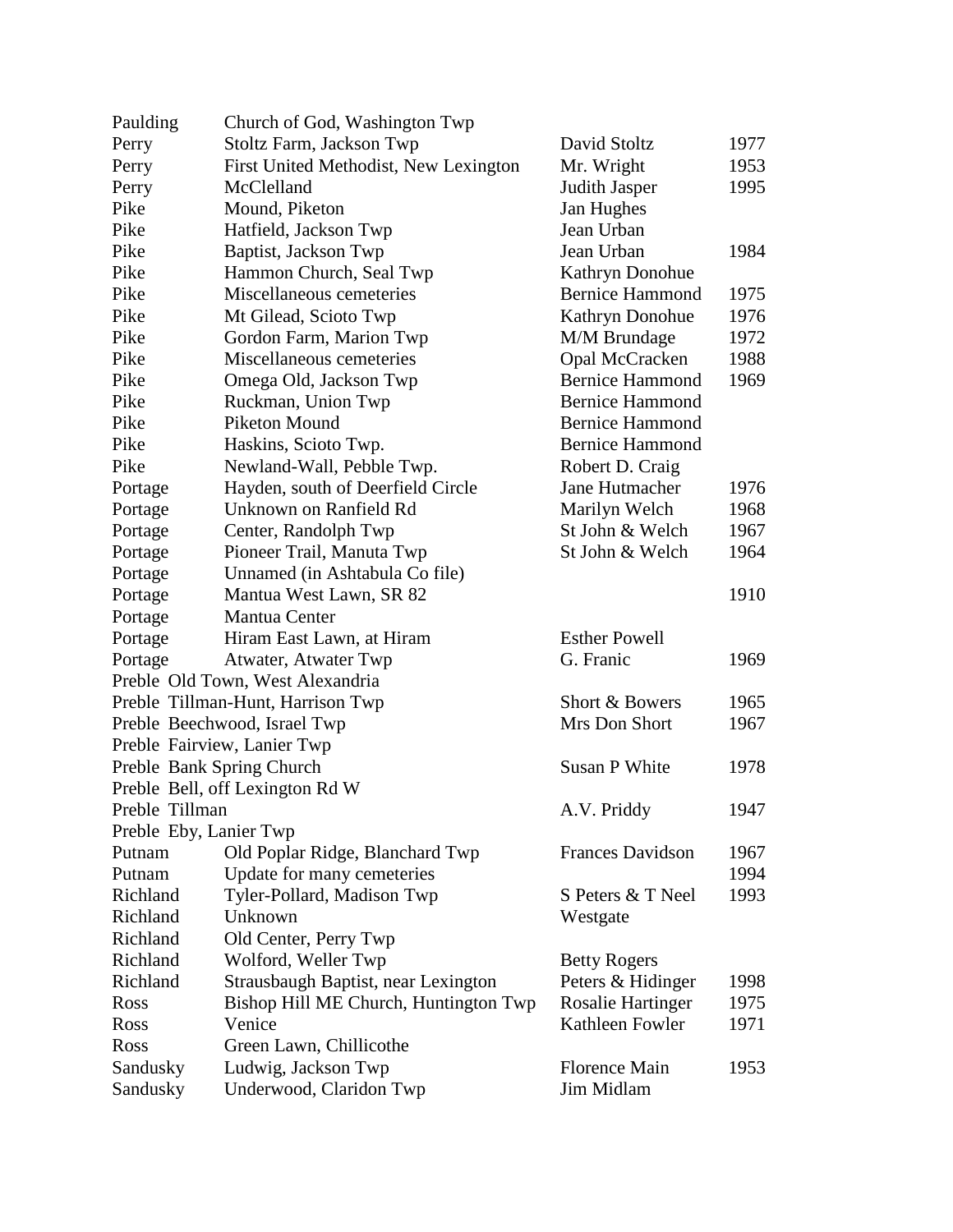| Sandusky        | Tew, Townsend Twp                         | Marcella Tew           | 1973 |
|-----------------|-------------------------------------------|------------------------|------|
|                 | Scioto John Dever, Morgan Twp             |                        |      |
|                 | Scioto Riverview, Madison Twp             | Caryn Shoemaker        | 1977 |
|                 | Scioto Stockham, Harrison Twp             | Caryn Shoemaker        | 1976 |
|                 | Scioto Private, Porter Twp                | Caryn Shoemaker        | 1976 |
|                 | Scioto Old Dutch, Porter Twp              | Caryn Shoemaker        | 1976 |
|                 | Scioto Bennett, Bloom Twp                 | Caryn Shoemaker        | 1976 |
|                 | Scioto Thompson, north of New Boston      | Carrie Hammond         |      |
|                 | Scioto Squires, Madison Twp               | Caryn Shoemaker        | 1976 |
|                 | Scioto Highland Bend, Porter Twp          | <b>Thomas Peery</b>    | 1975 |
|                 | Scioto Unnamed, Greene Twp                | Ron Bocard             | 1976 |
|                 | Scioto Martin, Morgan Twp                 | Frances Koch et al     |      |
|                 | Seneca Caroline, Venice Twp               | Bates & Chilcote       | 1974 |
|                 | Seneca Dunkard Church, Bloom Twp          | Houyouse & Gernert     | 1982 |
|                 | Seneca Bloomville Quarry                  | Linda Houyouse         | 1982 |
|                 | Seneca Baugher, Eden Twp                  | Phyllis Leech          | 1972 |
|                 | Seneca Liberty Center, Liberty Twp        | Herbert & Chaney       |      |
|                 | Seneca Disinger, Jackson Twp              |                        | 1998 |
| Seneca Fireside |                                           | Donna?                 | 1996 |
|                 | Seneca Zion Lutheran, Jackson Twp         | Mrs. F.E. Fish         | 1959 |
|                 | Seneca Randall, Eden Twp                  | Mrs. B. Chilcote       | 1971 |
|                 | <b>Shelby Unnamed</b>                     |                        |      |
|                 | Shelby Pioneer, Green Twp                 | Roy E. Lacy            | 1966 |
|                 | Shelby Lock Twp Rd                        | <b>Richard Willson</b> | 1961 |
|                 | Shelby Wesley Chapel, east of Kirkwood    | Roy E. Lacy            | 1975 |
|                 | Shelby Old Laramie Valley, Dinesmoore Twp | Roy E. Lacy            | 1964 |
|                 | Shelby Brookside - see Mercer Co file     | Roy E. Lacy            | 1967 |
| <b>Stark</b>    | Hill Family, Plain Twp                    | M.J. Edgeworth         | 1963 |
| <b>Stark</b>    | Miscellaneous cemeteries                  | M.J. Edgeworth         | 1963 |
| <b>Stark</b>    | High Church, at Doylestown                | Mary Harter            | 1973 |
| <b>Stark</b>    | Mudbrook, near Shriver Rd                 |                        | 1953 |
| <b>Stark</b>    | Greenridge, Pike Twp                      | Mrs Howenstine         |      |
| <b>Stark</b>    | Fox, at Alliance                          | Jane Hutmacher         | 1979 |
| Summit          | Unnamed, at East Richfield                | Mrs. R. Tubar          | 1972 |
| Summit          | Greensburg, Green Twp                     | Beverley Coss 1975     |      |
| Summit          | Anshefard, Glenmount & Swartz Rds         |                        |      |
| Summit          | Copley, Copley Twp                        |                        | 1953 |
| Summit          | Grill, Bath Twp                           | <b>Esther Powell</b>   | 1953 |
| Summit          | East Bath, Bath Twp                       |                        | 1962 |
| Summit          | Stony Hill, Bath Twp                      |                        | 1962 |
| Summit          | Columbia Rd, Richfield Twp                | Cross & Host           | 1989 |
| Summit          | Newton, Richfield Twp                     | Virginia Carter        |      |
| Summit          | St Vincent's Catholic                     | <b>Esther Powell</b>   | 1960 |
| Summit          | Weston, at East Akron                     | Mrs CB Johnson         | 1929 |
| Summit          | Milheim, Springfield Twp                  | Kern & St John         | 1975 |
| Summit          | Glendale, at Akron                        |                        |      |
|                 |                                           |                        |      |